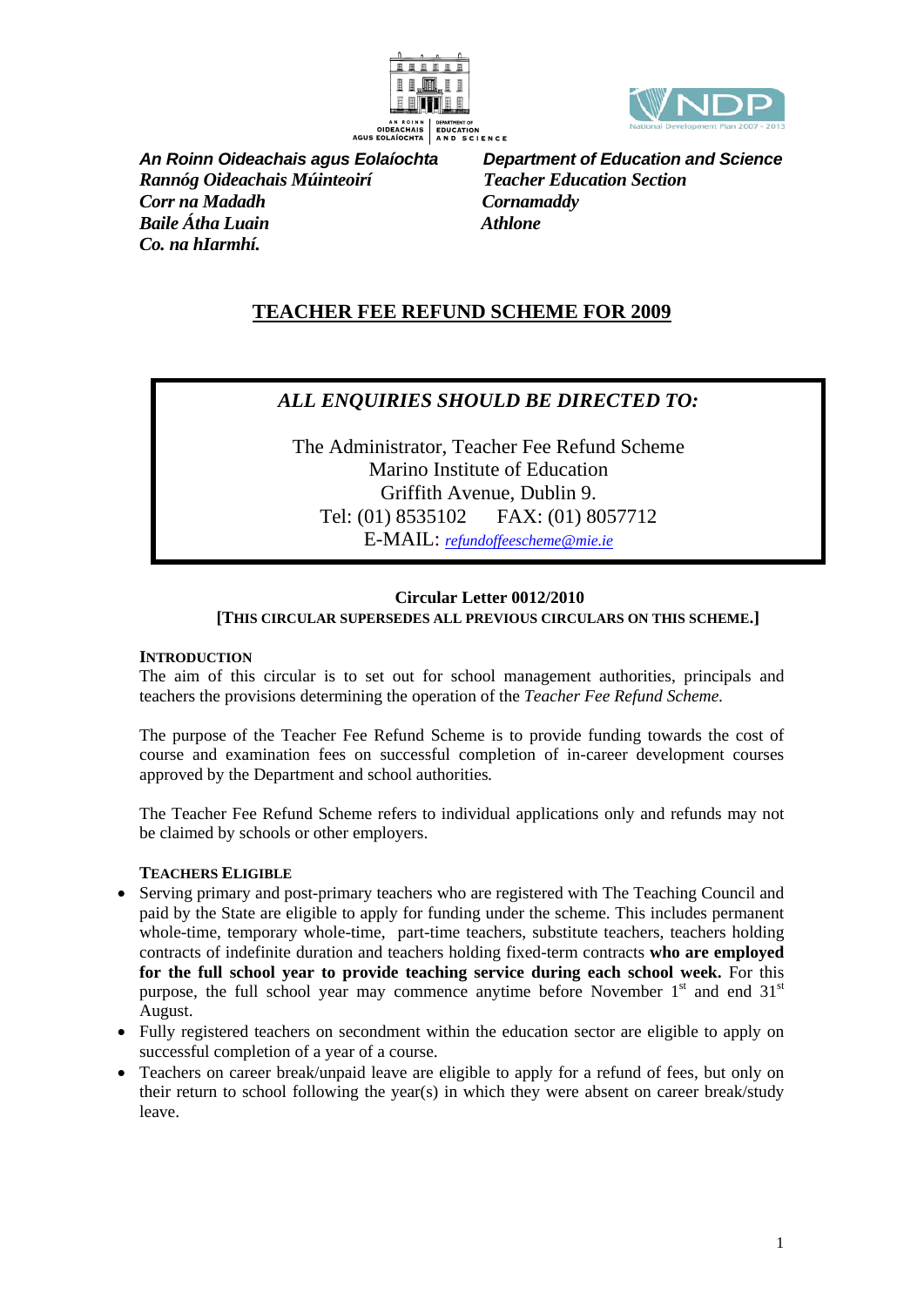## **QUALIFYING COURSES**

- Courses which qualify should be directly relevant and of benefit to schools, school management, or teachers and should ultimately positively impact on teaching and learning.
- Courses should be subject to certification/award by an appropriate accreditation authority recognised by the Department of Education and Science for the purpose of this scheme.
- Masters degrees are generally not eligible under the scheme, as they lead to a qualification in respect of which an allowance is payable. The exception to this would be if the applicant:
	- already holds an honours Masters degree for which an allowance is payable;
	- has a pass Masters degree and obtains another pass Masters degree.

# *Diploma Courses*

- In general, recognised diploma and certificate courses accredited by a range of reputable bodies will be eligible under *the Teacher Fee Refund Scheme*.
- **A copy of the actual diploma certificate** received following the successful completion of the course must accompany all application forms.

#### **COURSES NOT ELIGIBLE UNDER THE SCHEME**

- Funding under Teacher Fee Refund Scheme will not be provided for courses which result in a qualification in respect of which an allowance is payable.
- This scheme will not fund shortfalls in qualifications required for full recognition as a primary or post-primary teacher.
- If you have a pass degree allowance and subsequently obtain an honours degree you would not qualify (due to the payment of an allowance).

#### **APPLICATIONS TO TEACHER REFUND SCHEME**

- The Marino Institute of Education administers the scheme on behalf of the Department of Education and Science.
- Teachers must apply with the approval of their Principals and Boards of Management and/or VECs on the standard application form. Completed application forms should be forwarded to:

**The Administrator, Teacher Fee Refund Scheme Marino Institute of Education, Griffith Avenue, Dublin 9 Tel: (01) 8535102 (01) Fax: (01) 8057712 e-mail:** *[refundoffeescheme@mie.ie](mailto:refundoffeescheme@mie.ie)*

- The closing date for receipt of applications is **31 March 2010.**
- All applications received will be acknowledged.
- Where the duration of a course is more than a year, applications should be made following the successful completion of each year.
- Applicants will also be required **to provide documentary evidence from the course provider** (accrediting authority or third level institute) that the course to which the application refers has been successfully completed. Documentary evidence should include a clear statement from the institution concerned confirming:
	- a) official title of course
	- b) the applicant's successful completion of the course or year or course
	- c) actual attendance and participation at the specific course
	- d) examination results
- Confirmation of actual results **must be embossed or officially stamped** by the Examinations Office of the Educational Institution concerned.
- **Late applications will not be considered**.
- It is the responsibility of all applicants to ensure that the application form **is fully completed,** **signed and accompanied by all relevant documentation.**

 **[Download Application Form](http://www.education.ie/servlet/blobservlet/cl0012_2010_application.doc)**